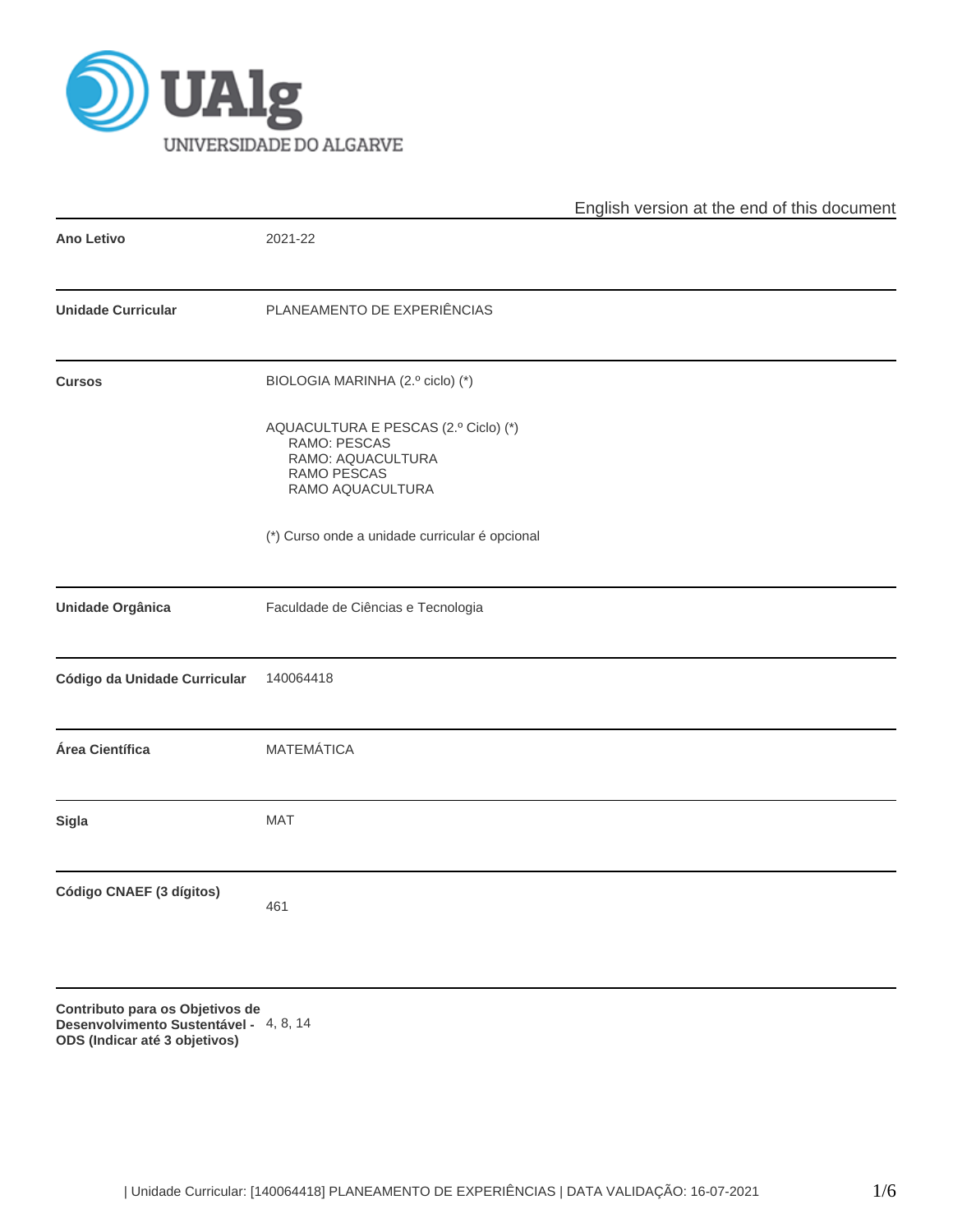

**Línguas de Aprendizagem**

Inglês.

**Modalidade de ensino**

Presencial.

**Docente Responsável** Filipe da Silva Sousa e Barros

| <b>I DOCENTE</b>               | <b>TIPO DE AULA</b> | <b>TURMAS</b>           | <b>TOTAL HORAS DE CONTACTO (*)</b> |  |  |
|--------------------------------|---------------------|-------------------------|------------------------------------|--|--|
| Filipe da Silva Sousa e Barros | тn                  | $-$ TD $2.702$<br>TD1 · |                                    |  |  |

\* Para turmas lecionadas conjuntamente, apenas é contabilizada a carga horária de uma delas.

| <b>ANO</b> | <b>PERIODO DE FUNCIONAMENTO*</b> | <b>HORAS DE CONTACTO</b> | <b>HORAS TOTAIS DE TRABALHO</b> | <b>ECTS</b> |
|------------|----------------------------------|--------------------------|---------------------------------|-------------|
| -10        | ا ب                              | 21TP                     | 78                              |             |

\* A-Anual;S-Semestral;Q-Quadrimestral;T-Trimestral

#### **Precedências**

Sem precedências

# **Conhecimentos Prévios recomendados**

Matemtática elementar.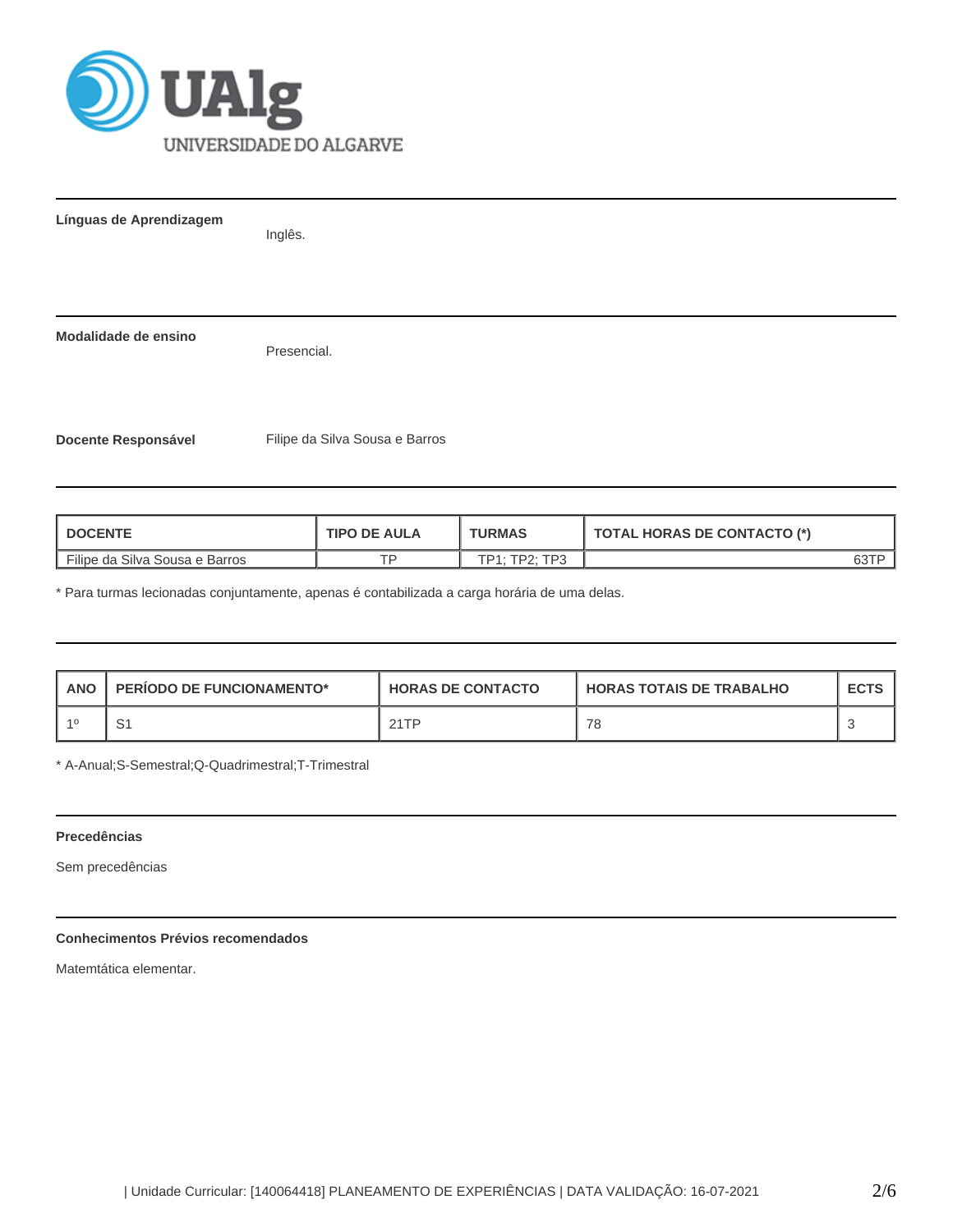

#### **Objetivos de aprendizagem (conhecimentos, aptidões e competências)**

O aluno deverá saber utilizar técnicas de regressão simples e múltipla para construir modelos empíricos para dados científicos. Compreender como o método dos mínimos quadrados pode ser utilizado para estimar os parâmetros da regressão. Estimar os parâmetros dos respetivos modelos. Avaliar a adequação do modelo de regressão. Avaliar a adequação do modelo através da análise de resíduos.Testar hipóteses e construir intervalos de confiança para os coeficientes de regressão. Usar o modelo de regressão para construir intervalos de predição para respostas futuras. Planear experiências envolvendo um ou vários fatores; utilizar blocos para isolar o efeito de fatores de perturbação. Compreender como a análise de variância pode ser utilizada para analisar os dados destas experiências. Utilizar os principais métodos de comparação múltipla de médias. Determinar a dimensão da amostra. Compreender a diferença entre fatores fixos e aleatórios. Utilizar o software estatístico R na análise.

#### **Conteúdos programáticos**

- Regressão Linear Simples e Múltipla
- Análise de Variância com um factor
- Análise de Variância com blocos
- Análise de Variância factorial
- Análise em Componentes Principais

#### **Metodologias de ensino (avaliação incluída)**

Aulas Teórico-práticas: ensino expositivo, com apresentação de slides e exemplos ilustrativos. Resolução de problemas com recurso ao software estatístico R e/ou seu derivado.

Avaliação: Teste final/ Exame

#### **Bibliografia principal**

Douglas C. Montgomery. Design and Analysis of Experiments. 8th Edition. John Wiley & Sons

W. G. Cochran and G. M. Cox. Experimental Designs. 2nd Edition. John Wiley & Sons.

Material de apoio na tutoria eletrónica (pdfs)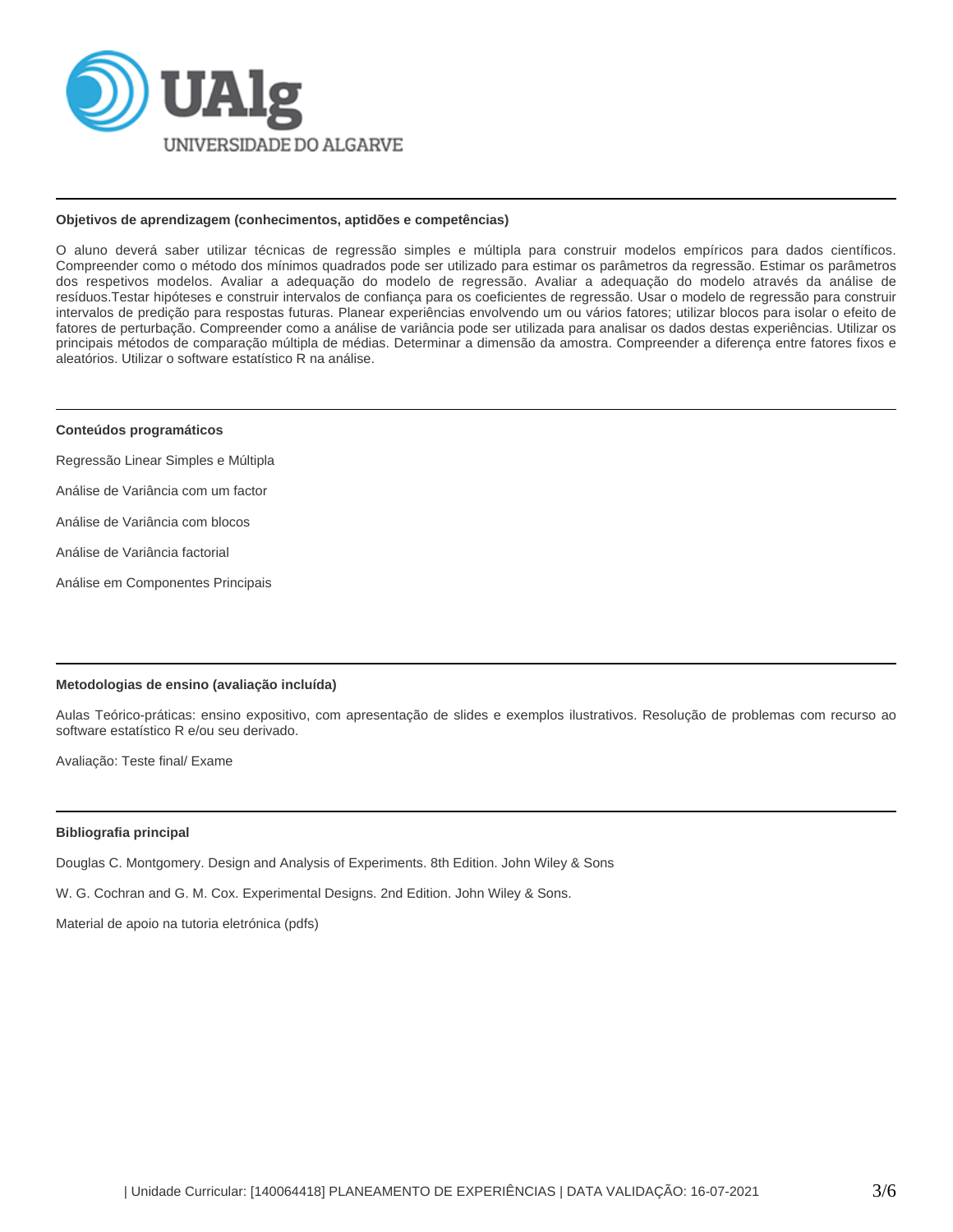

| <b>Academic Year</b>                                                                                   | 2021-22                                                                                                                                                           |  |  |  |  |  |
|--------------------------------------------------------------------------------------------------------|-------------------------------------------------------------------------------------------------------------------------------------------------------------------|--|--|--|--|--|
| <b>Course unit</b>                                                                                     | EXPERIMENTAL PLANNING                                                                                                                                             |  |  |  |  |  |
| <b>Courses</b>                                                                                         | MARINE BIOLOGY (*)<br>Common Branch<br>AQUACULTURE AND FISHERIES (*)<br><b>BRANCH FISHERIES</b><br>BRANCH AQUACULTURE<br>(*) Optional course unit for this course |  |  |  |  |  |
| <b>Faculty / School</b>                                                                                | FACULTY OF SCIENCES AND TECHNOLOGY                                                                                                                                |  |  |  |  |  |
| <b>Main Scientific Area</b>                                                                            | <b>MATH</b>                                                                                                                                                       |  |  |  |  |  |
| Acronym                                                                                                |                                                                                                                                                                   |  |  |  |  |  |
| <b>CNAEF code (3 digits)</b>                                                                           | 461                                                                                                                                                               |  |  |  |  |  |
| <b>Contribution to Sustainable</b><br><b>Development Goals - SGD</b><br>(Designate up to 3 objectives) | 2, 8, 14                                                                                                                                                          |  |  |  |  |  |
| Language of instruction                                                                                | English.                                                                                                                                                          |  |  |  |  |  |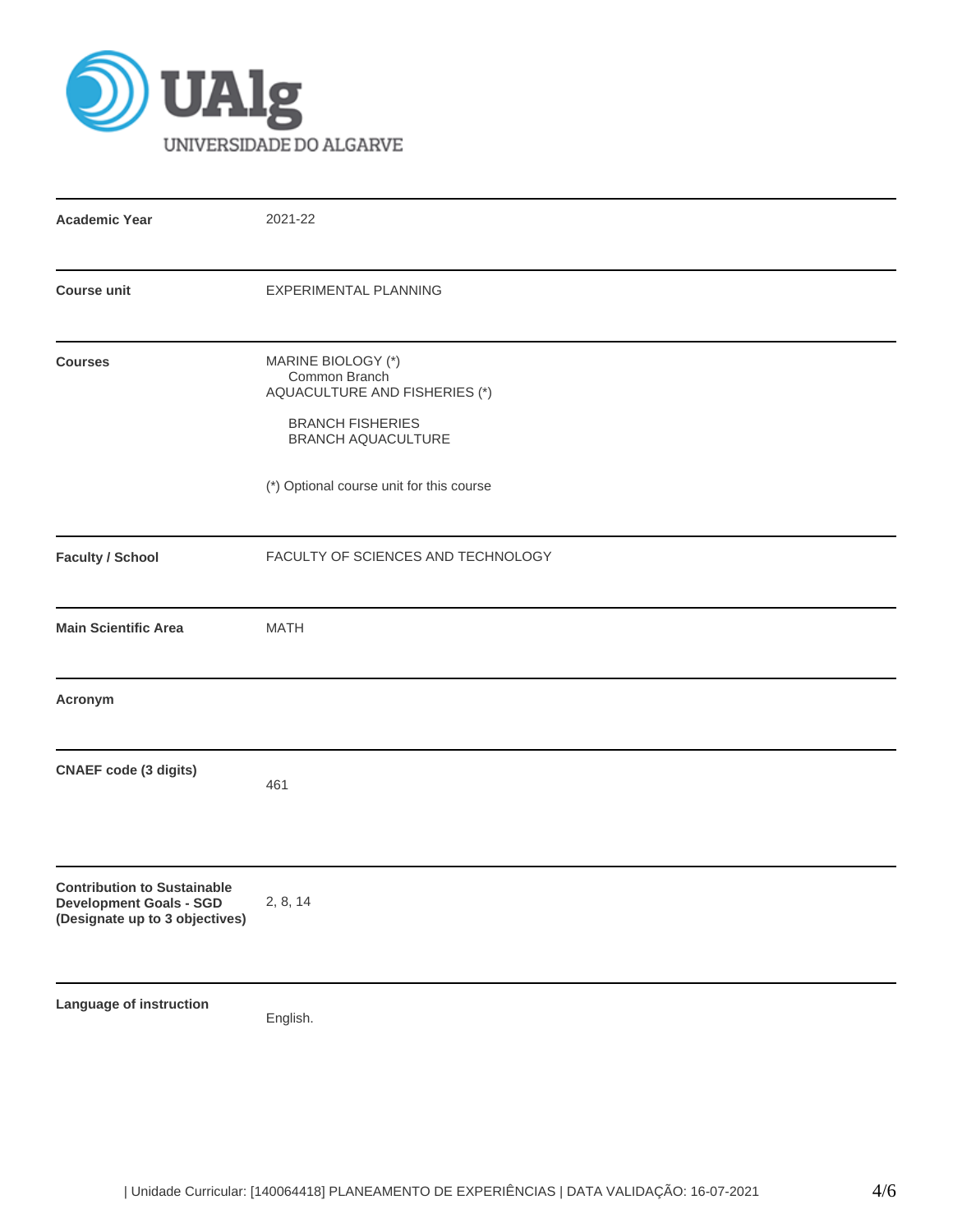

**Teaching/Learning modality**

On site.

**Coordinating teacher** Filipe da Silva Sousa e Barros

| Teaching staff                                                        | Type | <b>Classes</b> | Hours (*) |
|-----------------------------------------------------------------------|------|----------------|-----------|
| Filipe da Silva Sousa e Barros                                        | тo   | TP1: TP2: TP3  | 63TP      |
| * For classes taught jointly it is only accounted the workload of one |      |                |           |

or classes taught jointly, it is only accounted the workload of one.

| Contau<br>ייווח | - |         | D. | $\tau$ |   |                              |    | Total   |
|-----------------|---|---------|----|--------|---|------------------------------|----|---------|
|                 |   | н٠<br>╨ | Ш  | IІC    | Ш | $\mathsf{I}\mathsf{C}$<br>II | IЮ | $1 - c$ |

T - Theoretical; TP - Theoretical and practical ; PL - Practical and laboratorial; TC - Field Work; S - Seminar; E - Training; OT - Tutorial; O - Other

### **Pre-requisites**

no pre-requisites

#### **Prior knowledge and skills**

Elementary mathematics.

#### **The students intended learning outcomes (knowledge, skills and competences)**

The student should know how to use simple and multiple regression techniques to build empirical models for scientific data. Understand how the least squares method can be used to estimate the regression parameters. Estimate the parameters of the respective models. Assess the adequacy of the regression model. Evaluate the adequacy of the model through the analysis of residues. Test hypotheses and build confidence intervals for the regression coefficients. Use the regression model to build prediction intervals for future responses. Plan experiments involving one or more factors; use blocks to isolate the effect of disturbing factors. Understand how analysis of variance can be used to analyze data from these experiments. Use the main methods of multiple comparison of means. Determine the sample size. Understand the difference between fixed and random factors. Use the statistical software R in the analysis.